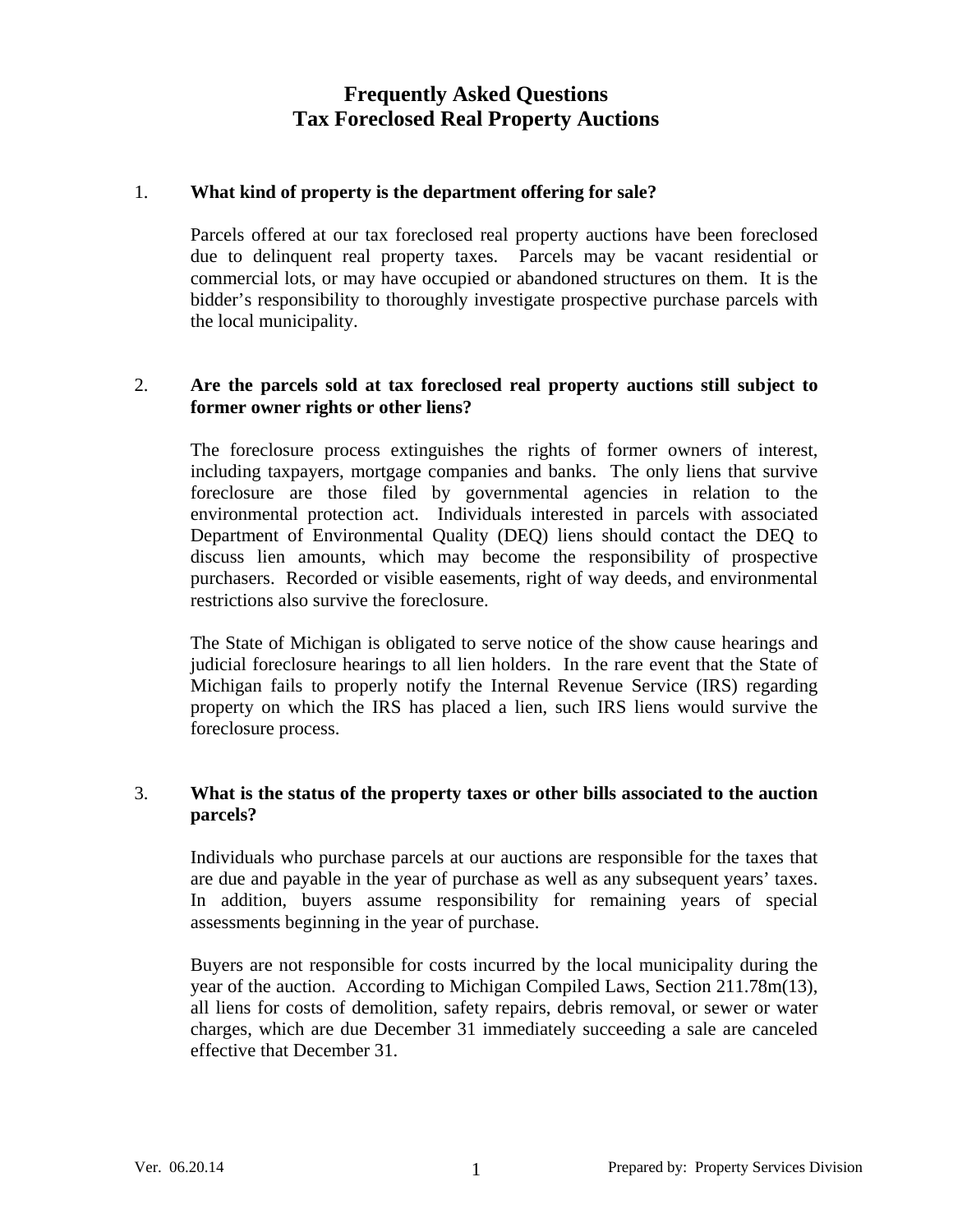### 4. **Are buyers responsible for special assessments associated to the auction parcels?**

 Special assessments levied through the year of the auction are included in the minimum bids. All bidders should contact city or township offices to determine if there are any outstanding bonded assessments for future tax years on properties being offered.

#### 5. **How does the auction work? Must bidders attend the auction? Will the State accept Internet or telephone bids? Can a bidder register at any time?**

 Registration to bid may take place at any time throughout a day's auction and is open to anyone over the age of 18 with valid identification. Our parcels are sold to the highest verbal bid accepted at the auction. Individuals must attend the auction, in person, or send a representative or agent to act on their behalf. Agents who represent other individuals or business organizations must register with their own personal information, and assume personal financial responsibility for all bids that they make. After winning a bid, agents complete paperwork that indicates to whom the deed should be issued.

#### 6. **What sort of payment may be made for parcels purchased at the auctions? How much time does a bidder have to pay for parcels?**

 The full purchase price must be paid the day of the auction. Payment must be received within **1 hour** of the final bid for the day. The State will only accept cash or cashier's checks as payment for parcels which, including fees, total \$1,000 or less. Purchases totaling more than \$1,000 MUST be paid in full by cashier's check. We will *NOT* accept personal checks, business checks, money orders or credit cards. Cashier's checks should be made payable to the State of Michigan or to the bidder. We cannot accept cashier's checks made payable to corporations or organizations.

 Bidders should arrange for multiple pre-issued cashier's checks, each limited to \$20,000 **or less**, rather than producing a single large-amount check for payment. The authorized amount for onsite State refunds checks is limited. Larger refunds will require issuances of a State Treasurer's warrant mailed by the Department of Treasury in Lansing.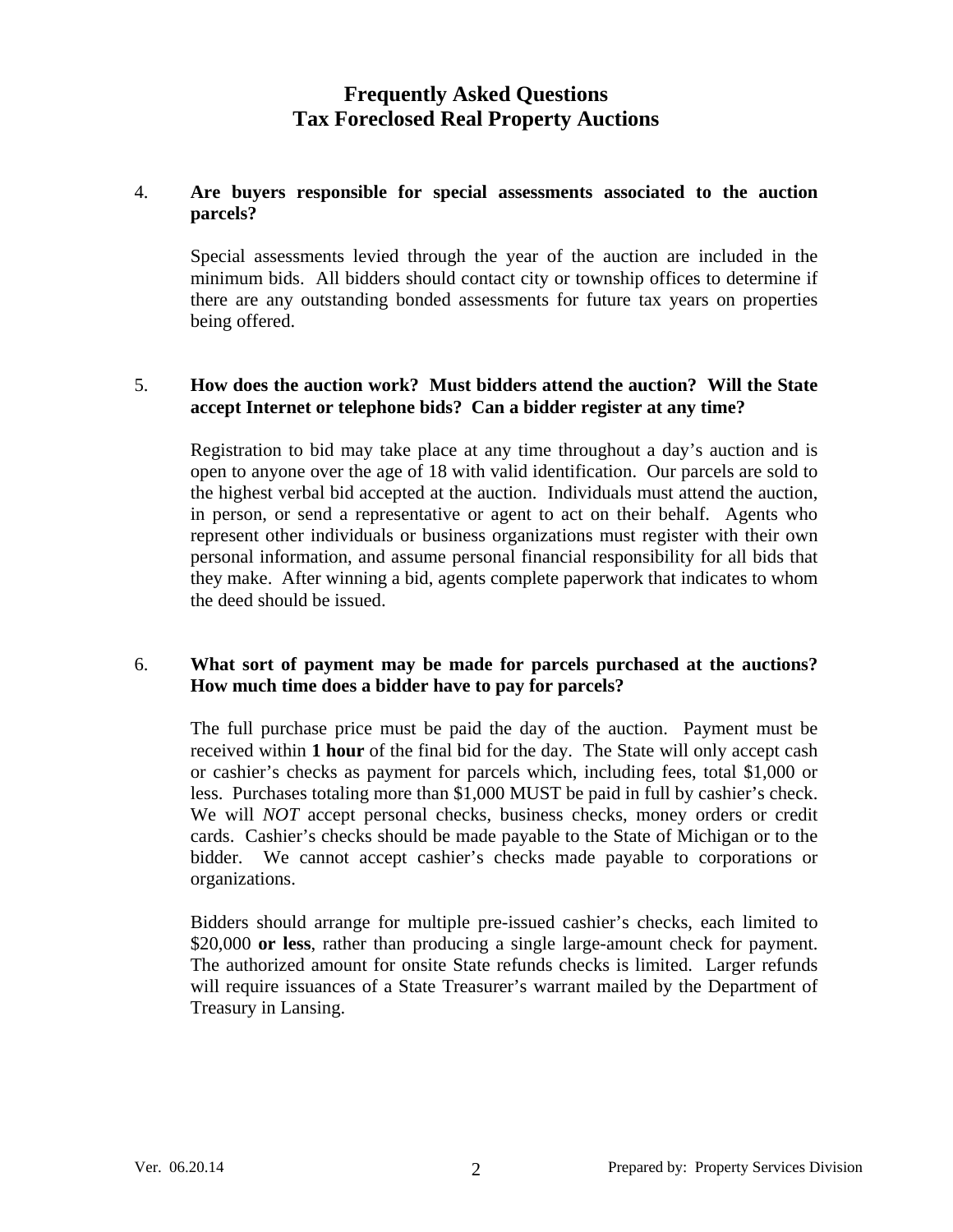### 7. **What sort of deed is issued by the State? Does the State offer title insurance for these parcels?**

 The State issues quit claim deeds for parcels sold at our tax foreclosed real property auctions. The State does not offer title insurance, nor does it claim that title insurance companies will insure such parcels.

### 8. **Once a parcel is sold, how soon may the buyer take possession of structures or evict tenants?**

 Immediately after purchase, buyers should take steps to secure their equity in the property by securing vacant structures and obtaining homeowners insurance for occupied structures. Buyers should not take possession nor attempt eviction of occupants until they receive copies of their deeds which are issued 30 days after purchase. The State sends deeds directly to the county registers of deeds for recording within 30 days of the sale, and later forwards the recorded deeds to the purchasers.

 Personal property located on tax foreclosed real property or within structures situated on foreclosed real property does not belong to the State of Michigan and is **not** subject to the ownership of prospective real property purchasers. Successful purchasers should investigate personal property ownership and attempt to notify personal property owners of their rights to reclaim such property.

# 9. **What happens to parcels that do not sell at the auctions?**

 Statute mandates that the State conduct two tax foreclosed real property auctions at least 28 days apart between the third Tuesday in July and the first Tuesday in November. Parcels not sold at the first minimum-bid auction are offered at the second no minimum-bid auction. Following the second auction, the local unit of government takes title to unsold parcels unless they submit written objection to the transfer of title by December 30. In the case of municipality objection, title to parcels vests in the Michigan Land Bank Fast Track Authority.

# 10. **How often does the Michigan Department of Treasury conduct tax foreclosed real property auctions? Where can I get a list of parcels for sale and how can I get results from previous real property foreclosure auctions?**